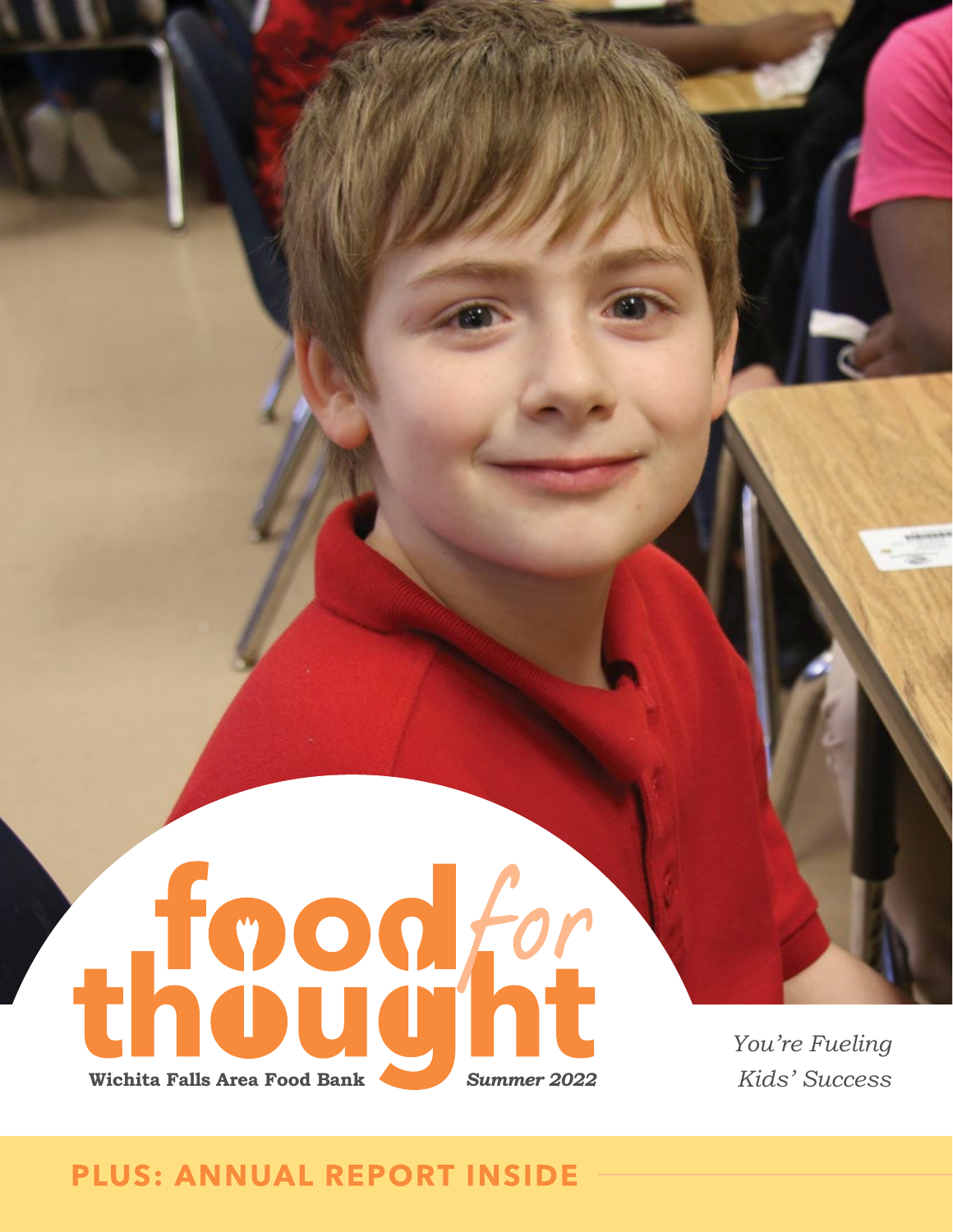

**Kara Nickens,** *CEO*

#### **Board of Directors**

**Officers: Devah Scholl** *Chair*

**Tony Bates** *1st Vice Chair*

**Iliana Jaramillo**  *2nd Vice Chair*

**Cheryl Hopkins**  *Secretary*

**Pat Jones** *Treasurer*

#### **Directors:**

Monica Wilkinson, PhD. Chris Horgen Mike Kuhrt Frances Sims Kelly Smith Merrill Wood





1230 Midwestern Parkway Wichita Falls, TX 76302 **[www.wfafb.org](https://www.wfafb.org)**

# **DEAR FRIEND,**

Greetings from the [Wichita Falls Area Food Bank!](https://www.wfafb.org) We are so thankful to have loyal, thoughtful supporters such as yourself! This edition includes highlights from our annual report. We are happy to share the impact we make through the donations and support we receive from our donors.

Although we strive for the day services such as those provided by the Food Bank are no longer needed, we are thankful our community continues to provide us with the resources to meet the needs faced by many of our hungry neighbors. As the need in our community remained strong in 2021, we distributed over 4.4 million pounds of food, as people continued to struggle through the pandemic.

We are so grateful for our [Mobile Pantry p](https://www.wfafb.org/copy-of-childhood-hunger)artnership with United Regional Health Care. We started the program in late July of 2019 and distributed over 77,000 pounds of food. URHC has continued their support of this much needed program. In 2021, we distributed over 657,000 pounds of food through our mobile pantry program. This program helps reach people in food desserts that might otherwise not have access to healthy, affordable food and produce.

Our Childhood Hunger programs remain important as ever as families struggle to make ends meet. With your support and donations, we have been able to increase the amount of food we include in our PowerPak 4 Kids Back Pack bags. We know that when some kids leave school on Friday, they may not receive another meal until they return to school on Monday. This is why having healthier, heartier items in the bag is more important than ever for our kids. Thank you for investing in our kids to help them grow up healthy, happy and strong.

Thank you for your continued support! Everyone can make an impact in our fight to end hunger! Although 1 in 6 is hungry, be part of the 5 in 6 that takes action to end hunger. Volunteer. Educate. Advocate. Donate!

Gratefully,

Kara Nickens **CEO**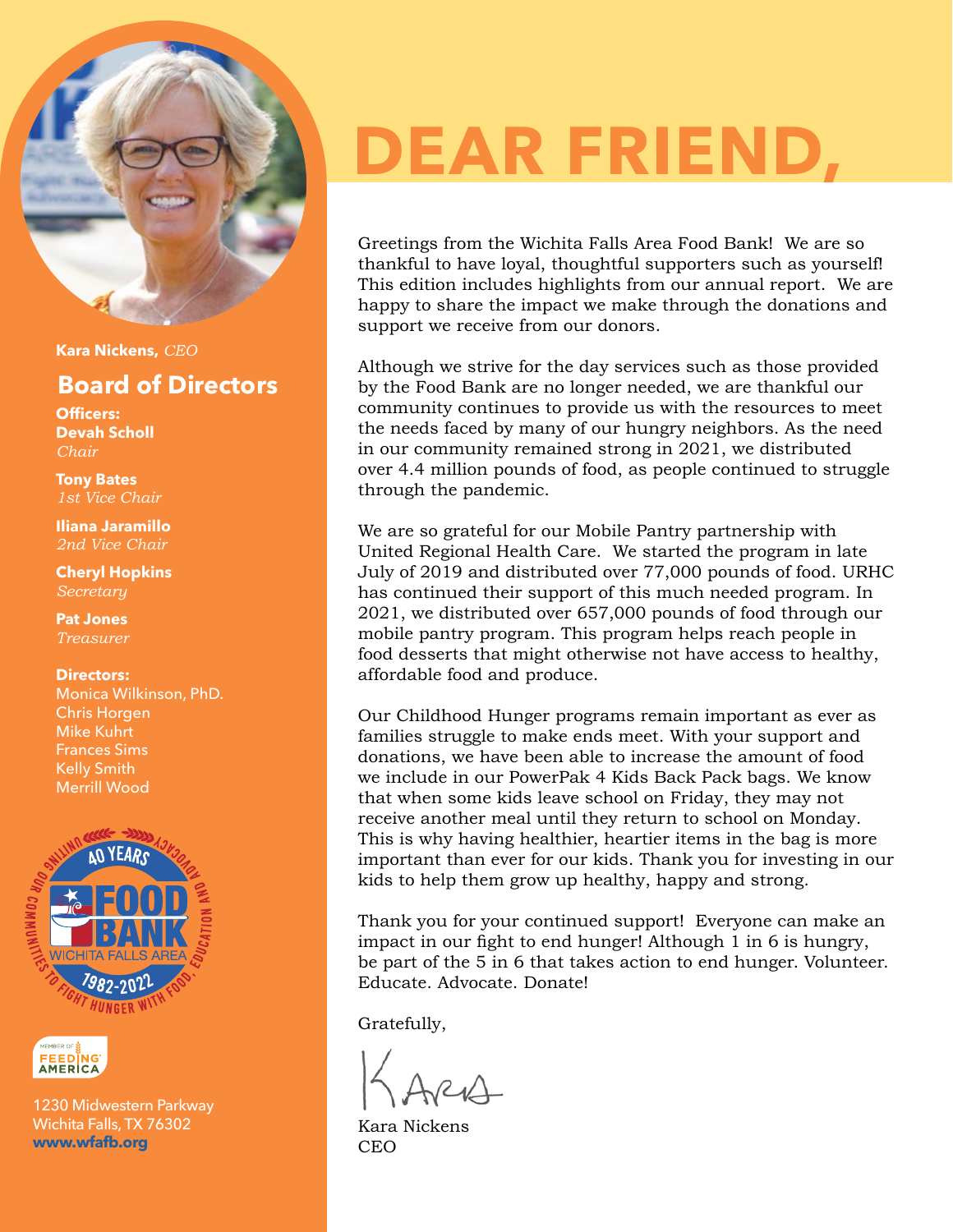### **YOU GIVE KIDS FUEL TO SUCCEED**

Christina is a proud mother of three energetic, growing boys — and she's thanking you for helping her fill their plates with nutritious meals this summer while they're out of school.

"We just don't have enough money," Christina says.

To provide the hands on care her sons need, Christina only has time for a part-time job. Unfortunately, it's difficult to pay the family's bills and keep food on the table on Christina's limited income.

#### *"The food does help us out a lot."*



**Christina's son and niece accompany her on a trip to a Food Bank Mobile Pantry near their home.**



Christina and her sister try to pool together their resources to care for their families, but her sister stopped working temporarily to provide care for their mom. Christina's sister has two children.

That's why Christina is grateful she found out about a [Food Bank Mobile Pantry](https://www.wfafb.org/pantrylisting) near her home. It's been especially challenging to afford groceries for her extended family.

When summer comes and the kids lose access to free school meals, your generosity will ease the burden for Christina and her sister as they try to make up for those missing meals.

"The food does help us out a lot," Christina says.

Thank you for helping make sure children across our community will have the nutritious food they need to thrive all summer long, and into a new year of learning!

#### **Welcome Timothy Dawson**

We want to welcome Timothy Dawson as our new Nutrition Services Director. Previous to the Wichita Falls Area Food Bank, Timothy was the Director of Child Nutrition & the Culinary Arts Instructor for a group of school districts in North Texas. He is a trained Chef with 20 years of experience in high-end dining as well as southern soul food and everything in between. He graduated with a degree in Culinary Arts & Restaurant Management and is very excited to bring his skills and love for food and education to the Wichita Falls Area Food Bank. We are thrilled to have him and his knowledge of all things food on our team!

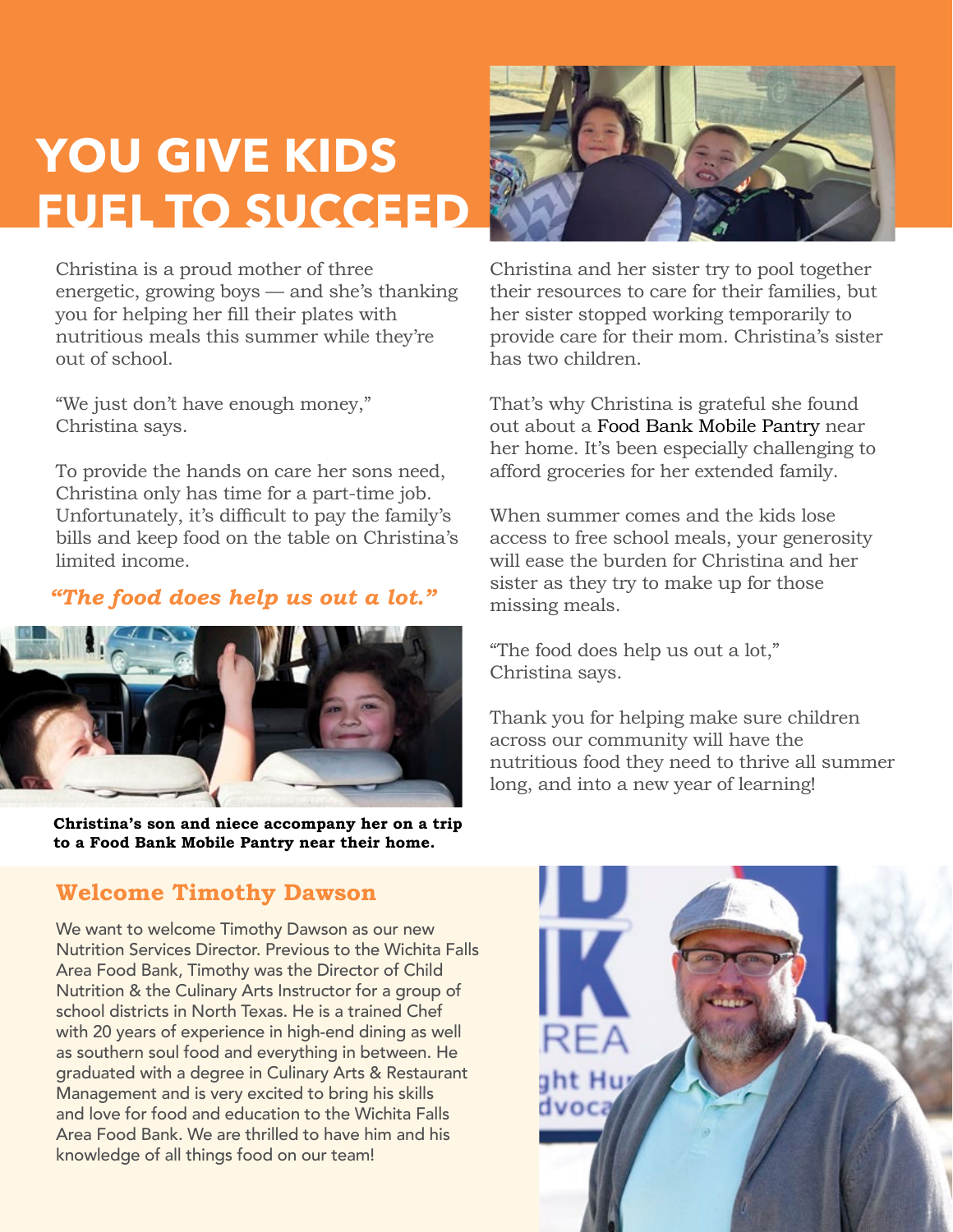Food deserts and lack of reliable transportation are two of the biggest issues when it comes to local hunger. The Mobile Pantry is exactly what it sounds like — a large truck with storage and refrigeration that allows us to provide food where and when it's needed most. Sponsored by United Regional Health Care System, the Mobile Pantry allows us to bring nutritious food boxes to 8 sites in Wichita Falls and 1 in Electra. Thanks to your generosity, we distributed 657,229 lbs of food in 2021!

# YOU MADE A DIFFERENCE IN 20

#### **PowerPak 4 Kids**



#### **Backpack Program**

Many food-insecure children receive free breakfast and lunch at school during the week. The problem arises on weekends when kids may not have enough food at home. That's where our PowerPak4Kids program comes in. We partner with more than 60 area schools to offer the PP4K program, placing a bag of nutritious supplemental food into the backpacks of participating students on Fridays. In 2021, we served over 1,337 children each month through our PowerPak4Kids program, providing a total of 53,574 bags of nutritious, supplemental food. Thanks to PowerPak, children were able to return to school on Monday with energy to participate, concentrate and thrive!

#### **Produce Express**







Our Produce Express program brings fresh produce to food deserts in the communities we serve. These include rural areas and urban neighborhoods in which there is little or no access to nutritious food and where residents often lack reliable transportation. Fighting hunger means providing fresh, high-quality food to areas that otherwise have few healthy options.

#### **Kids Cafe**



Kids Cafe is one of the key ways we fight childhood hunger in our community. Studies show that children who face hunger often experience poorer health than their peers, difficulty learning, shame, and social alienation. Our Kids Cafe program ensures students have enough to eat. We partner with 7 agencies to ensure children have access to a warm, nutritious meal at the end of the day both after school and during the summer.

#### **Volunteers**

Whether working on-site at the Food Bank warehouse or as a team member in a community-based location, our volunteers are critical to our hunger-relief efforts. In 2021, 474 volunteers donated their time to help sort incoming donations, process, and organize items for distribution and assisted with community education programs and events.

**53,574**  PowerPak 4 Kids bags of weekend food provided

**622,475** pounds of produce connected with people facing hunger

**48,671** Kids Cafe meals served to local children



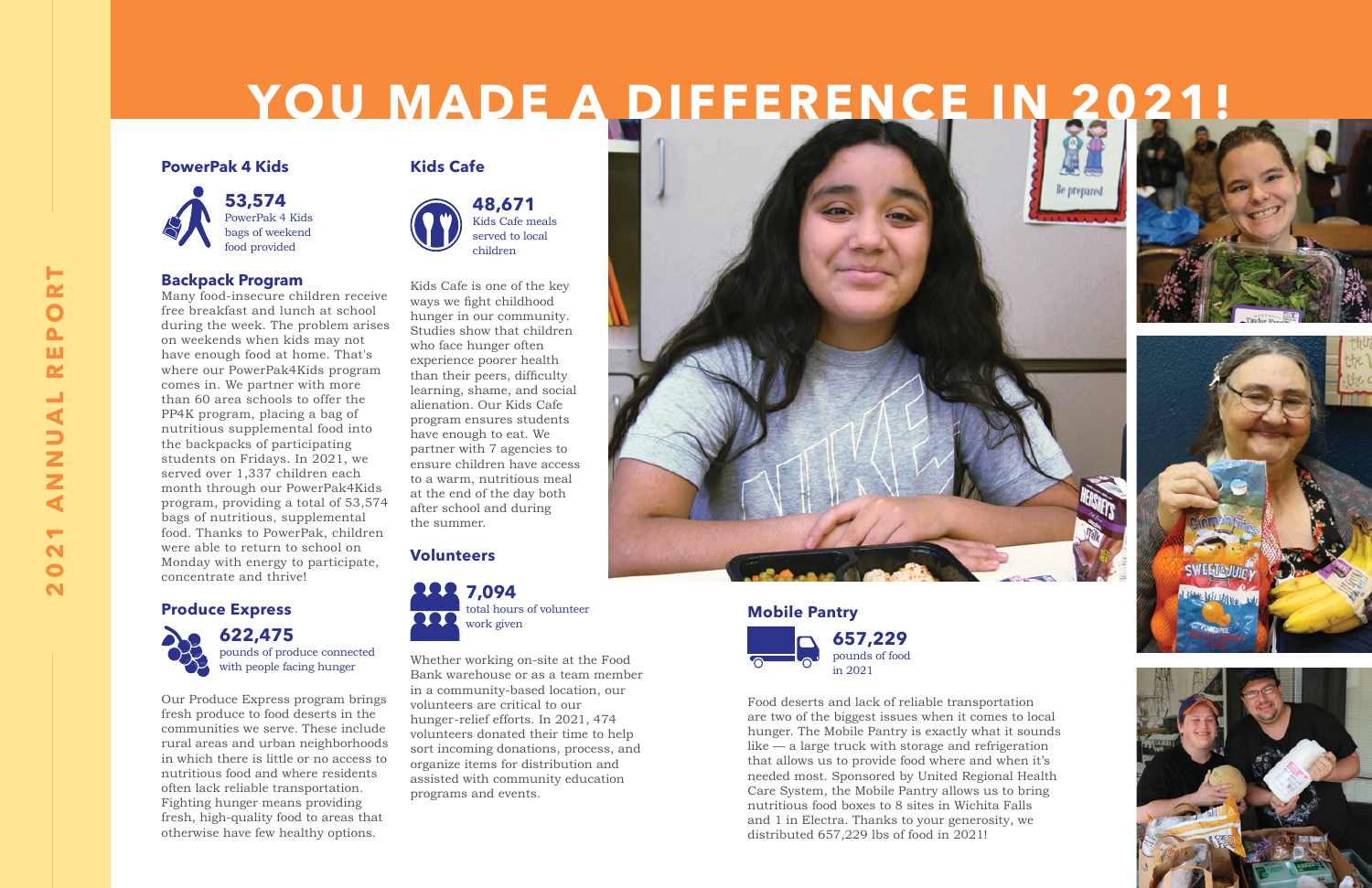## **FINANCIAL INFORMATION**

#### **REVENUE** Program Revenue **Contributions** (without restrictions) **Grants Total Revenue** \$67,159 \$395,980 \$3,344,214 **\$9,725,825 EXPENSES** Program Services Administrative Fundraising **Total Expenses** \$7,971,277 \$595,105 \$166,509 **\$8,732,891 program services administrative fundraising contributions** *(without restrictions) (without restrictions) (with donor restrictions) (with donor restrictions)* **contributions grants grants program revenue**

#### **ASSETS**

Unrestricted Restricted

\$7,073,784  $\sqrt{$2,312,212}$ 

**Net Assets**

**\$9,385,996 unrestricted**

**restricted**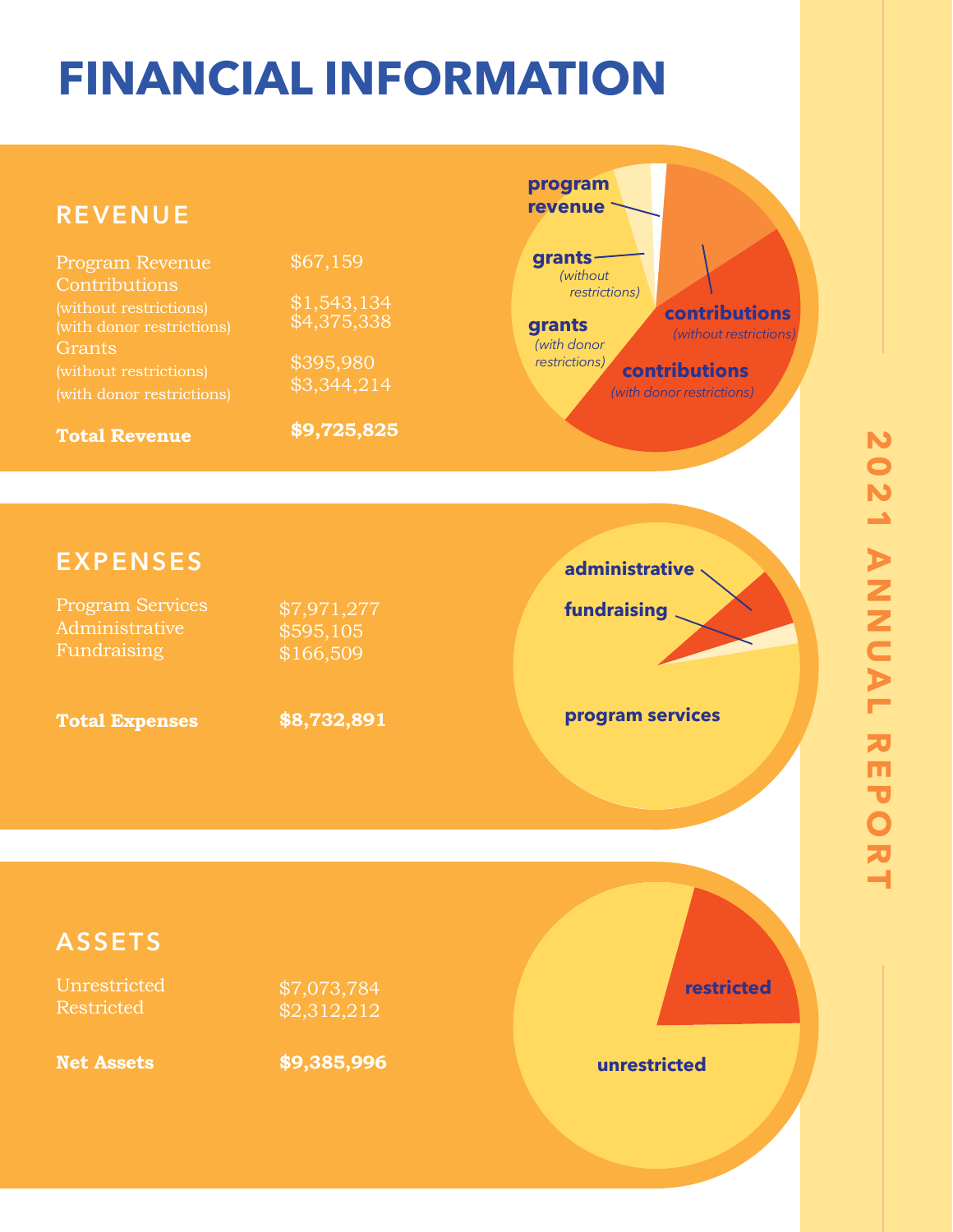## **SUSAN URGES: SHARE THE GIFT OF TIME**

"If you have something to share, you should share it."

With this philosophy in mind, Susan Buckley began volunteering with the Wichita Falls Area Food Bank in April of 2020 — just after the start of the COVID-19 pandemic.

Susan says she had already retired from her 31-year career as a 2nd grade schoolteacher by that time, heard of the need for volunteers and jumped in to help.

She has continued to volunteer ever since and spends one to two days with the Food Bank weekly, either helping in the warehouse or at a Mobile Pantry.

### *"If you're able to give a little, it can help a lot."*

"It does so much for the community," she says of the collective efforts of fellow volunteers.



Though Susan says she initially opted to volunteer partially as a motivation to get out of the house, her inspiration has turned to helping the community she lives in. She says her experiences have been eye-opening, and humbling.

"If you're able to give a little, it can help a lot," she says.

#### **Adopt a Mobile Pantry**

Volunteers are one of the Wichita Falls Area Food Banks' most important resources, both on-site and at our Mobile Pantries. We are super excited to announce our newest volunteer initiative 'Adopt-A-Mobile Pantry!' We invite you and a group of individuals to volunteer for a few hours just once a month at 1 of our 8 mobile pantries. You can serve as a family, or even set up to volunteer with your 'work family.' We have already adopted our City View Baptist location to our local Edward Jones Financial advisors, who have signed up to serve for 3 months. If you would like to adopt a Mobile Pantry, please look at our schedule at wfafb.org/pantrylisting and call to speak to our Volunteer Coordinator Pamela Tracy at 940-766-2322.